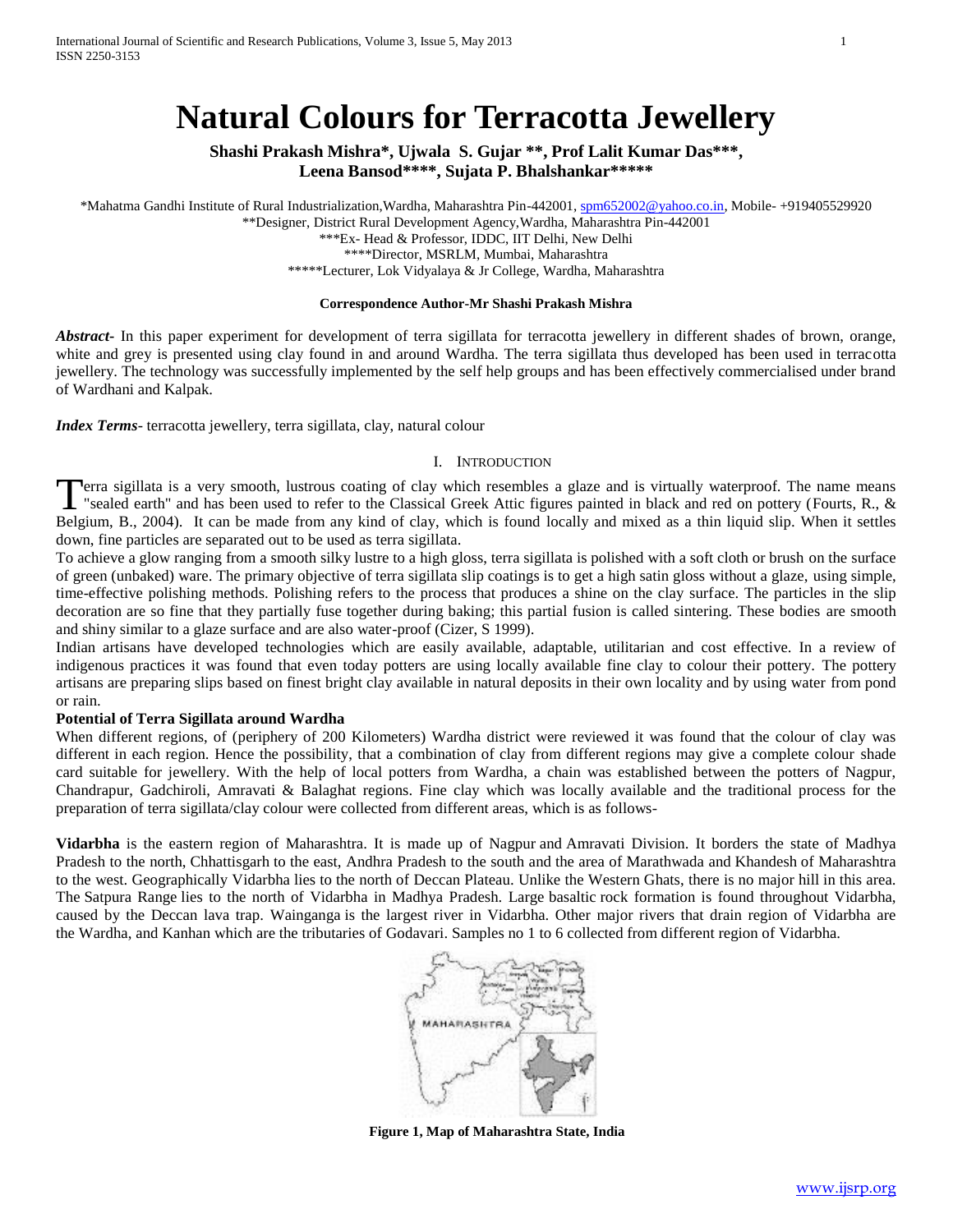**Madhya Pradesh** in Hindi can be translated as Central Province, and is located in the geographical heart of India. The state straddles the Narmada River, which runs east and west between the Vindhya and Satpura ranges; these ranges and the Narmada separates North India from the South. The state of M P bordess to the west by Gujarat, to the northwest by Rajasthan, to the northeast by Uttar Pradesh, to the east by Chhattisgarh, and to the south by Maharashtra. The Satpuras (Pansemal), in the Gawilgarh and Mahadeo Hills, also contain a lake, which is to the south, rivers like Indrawati, the Wainganga, the Wardha, the Pench, the Kanhan and Penganga, discharge an enormous volume of water into the Godavari. The Godavari is the lifeline of Andhra Pradesh, but the water which feeds it, is a gift of the Central India watershed. Samples 7 and 8 were collected from district Balaghat, Madhya Pradesh.



**Figure 2, Map of Madhya Pradesh State, India**

**Rajasthan's** main geographic features are the Thar Desert and the Aravalli Ranges, which runs through the state from southwest to northeast, almost from one end of state to the other, for more than 850 km. Mount Abu lies to the south-western end of the range, separated from the main range by the West Banas River. The area of Hadoti lies to the southeast, bordering Madhya Pradesh. To the north of Hadoti and Mewar lies the Dhundar region, which is home to the state capital of Jaipur. Dausa is the District of Rajasthan which is about 80 kms from Jaipur. The city of Dausa is the district headquarter. The red soil used for terra sigillata (sample number – 9) was collected from the richest pottery cluster of Dausa Rajasthan, to compare with locally available clay used as a terra sigillata.



**Figure 3 Map of Rajasthan State, India**

# II. DESCRIPTION OF SAMPLES COLLECTED

Total nine samples were collected from three different states. Sample wise details are explained in following paragraphs-

**1) Sample no 1** – (Hills near Wardha, district Wardha, Maharashtra) – Wardha is located between 20°45'N 78°36'E and 20°75'N 78°60'E. It has an average elevation of 234 meters. A hill in Wardha is called Hanuman takeri. Soft rocks are found in between the big rocks. Fine black colour particles are obtained on grinding these rocks. The surface of particles produced a shade of brown (RGB 107; 73; 48), when baked.



**Figure 4, Site of fine soil, Wardha Figure 5, Soil sample collected** 



**from Wardha**



**Figure 6, Terra sigillata made with soil sample of Wardha and applied on terracotta beads**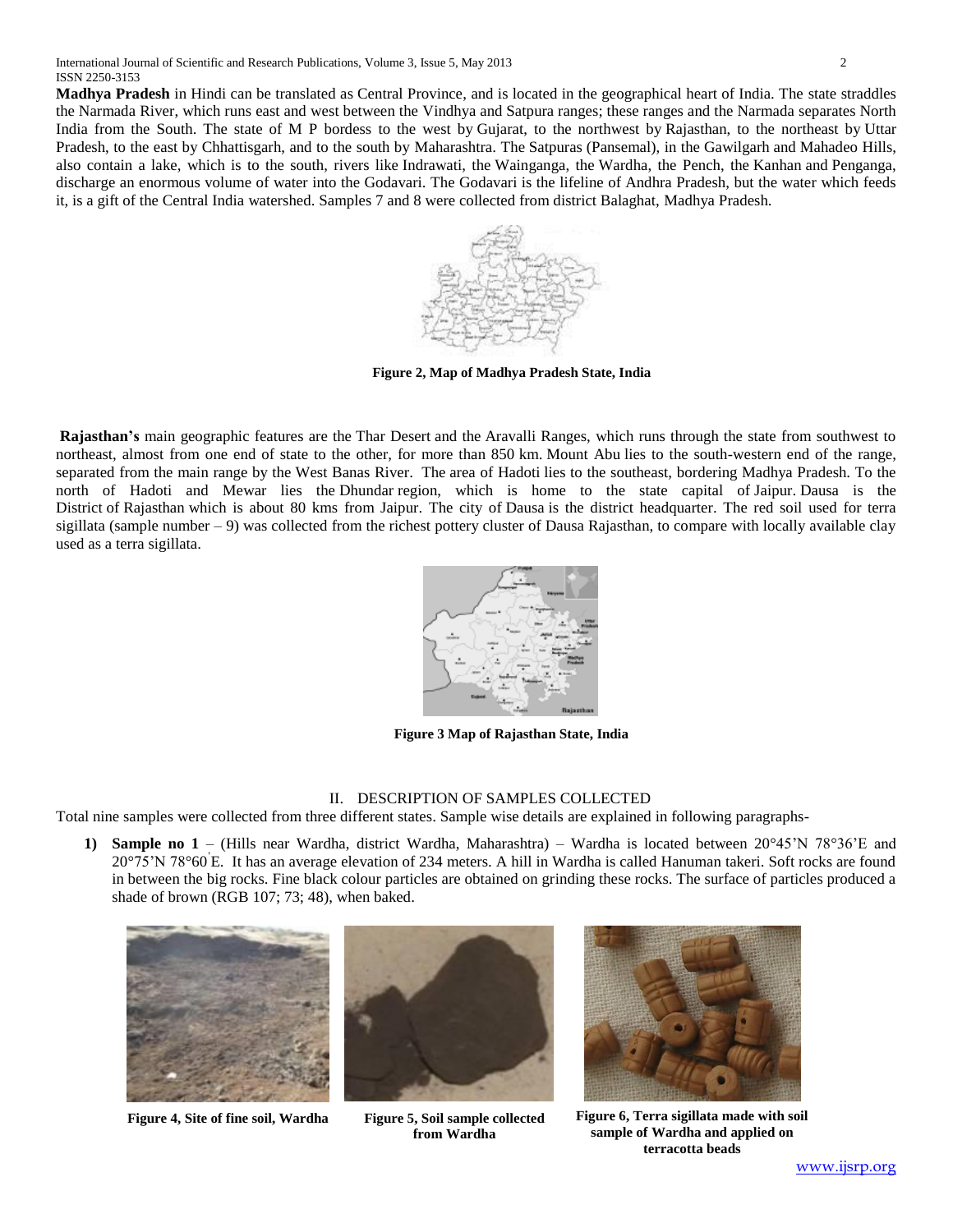**2) Sample no 2– (**Village Pawni, Taluka Ramtek, district Nagpur, Maharashtra) -The district of Nagpur is located between 21°09′ N, and 79°09′ E. Pawni is about 50 kilometres from Nagpur. The clay site is about 15 kilometers from Pawni and situated in the forest of Hivrakheda. Some hundred years ago the potters of this village saw wild animals licking clay with their tongues. Three layers of clay are available here, but the wild animals licked only the black layer which was in the middle in the middle. They brought samples of the clay from middle layer and prepared from this, a few terracotta articles. The surface of articles thus produced had a very smooth finishing with bright brown shade (RGB 93; 64; 42). They then decided to use this clay to give smooth finishing to the terracotta articles.



**Figure 7, Map of Nagpur district**



**Figure 8, Site of fine clay, Pawni Figure 9, Clay sample collected** 



**from Pawni**



**Figure 10, Terra sigillata made with fine clay of Pawni and applied on terracotta beads**

**3) Sample no 3–** (Village Khothurna, Taluka Parshivani, district Nagpur, Maharashtra.)- The village Khothurna is about 25 kilometer from village Pawni. The traditional Red murram soil (coarse red soil) site is situated in the forest, which is about 5 kilometer from the village Khothurna. The colour of this murram soil is deep red. Potter's use this murram soil along with the fine clay of Pawni. When murram soil was mixed with the fine clay of Pawni, the resulting colour was brown after baking (RGB 111; 67; 38) and it is very close to semi sweet chocolate (RGB: 107; 66; 38).



**Figure 11, Site of murram soil, Khothurna**



**Figure 12, Sample of red murram soil collected from Khothurna**



**Figure 13, Terra sigillata made with soil of Khothurna and applied on terracotta beads**

**4) Sample no 4 –** (Village Zadi, district Gadchiroli, Maharashtra) - District of Gadchiroli is situated in the south-eastern corner of Maharashtra. Gadchiroli is located between 20°06′N 80°99′E and 20°10′N 80°0′E. It has an average elevation of 217 meters. The main river basin of the district is the Godavari, which flows from west to east and forms the southern boundary of the district. The major tributaries of the Godavari are the Indravati and the Pranhita, which in turn are formed by the confluence of the Wainganga and the Wardha near Chaprala village of Chamorshi Taluka. Mr Sankar Kapat a trader from Nagpur collects the fine clay from Zadi village of Gadchiroli district and sells it to the local potters of Nagpur, Bhandara, Wardha, etc. These potters are using this fine clay to give a natural glaze to their terracotta articles. Orange colour was obtained after baking (RGB: 148; 77; 57) which is a shadelighter than Salmon 4.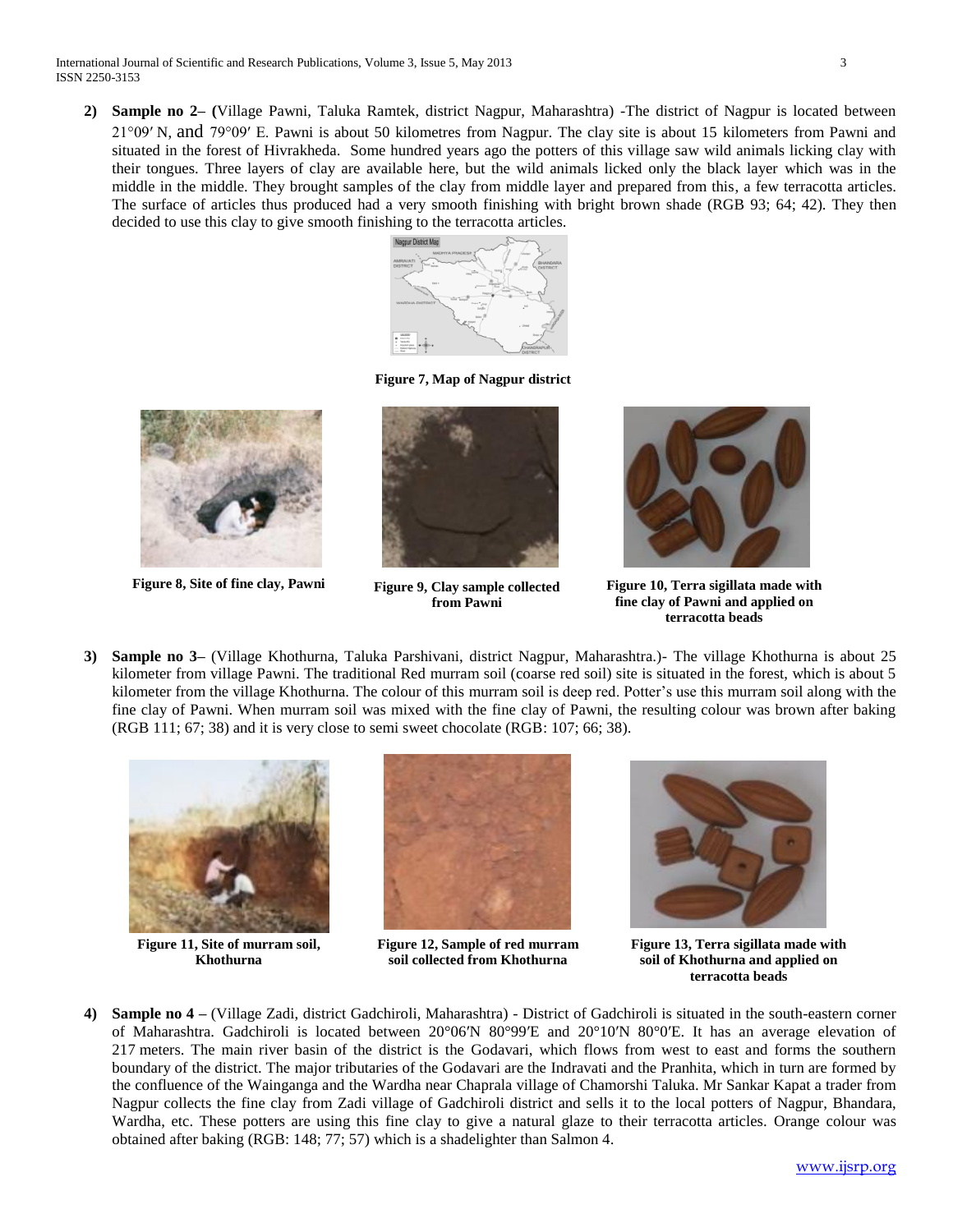

**Figure 14, Sample of clay collected from Zadi.**



**Figure 15, Terra sigillata made with clay collected from Zadi and applied on terracotta beads**

**5) Sample no 5–** (Village Rajura, district Chandrapur, Maharashtra.)- Rajura is a city and a municipal council in the district of Chandrapur, Maharashtra. It lies in the heart of the coal and cement producing areas of Maharashtra. Rajura is located between 19°47′N 79°22′E and 19°78′ N 79°37′E. It has an average elevation of 181 meters (593 feet). Rajura is located on the banks of River Wardha. Clay was collected from murum bolder mines near the village Virgaon, which is about 10 kilometres from Rajura. There is a layer of white clay, below the murram bolder. This white clay was used to make terra sigillata which gives white shade (RGB: 193; 168; 159).



**Figure 16, Sample of clay collected from Rajura**



**Figure 17, Terra sigillata made with clay collected from Rajur and applied on Terracotta Beads.**

**6) Sample no 6 –** (Village Bhankhed, district Amravati, Maharashtra) – The district is situated between 20°32' N 76°37' E and 21°46' N 78°27' E. Puma, the largest river of the district, arises from the southern slopes of Gawilgarh hills and flows through Amravati taluka. Fine red clay sample was collected from the hill which is situated in between the village Bhankhed and Chandur in Amravati. The potters of Bhankhed are mixing this clay collected from the hill with clay from paddy field for a better performance during preparation of pottery wares. Clay paint was made with this red clay and after baking it gave shade of orange (RGB 134; 74; 52) which is slightly deeper than Salmon4.



**Figure 18, Sample of clay collected from Bhankhed.**



**Figure 19, Terra sigillata made with clay of Bhankhed and applied on terracotta Beads**

**7) Sample no 7 –** (Village Khairlanji, district Balaghat, Madhya Pradesh.) - Balaghat district is located in the southern part of Jabalpur division. It occupies the south eastern portion of the Satpura range and the upper valley of the Wainganga river. The district extends from 21°19' to 22°24' north latitude and 79°31' to 81°3' east longitude. The Wainganga and its tributaries are the most important rivers in the district. The town of Balaghat is on the Wainganga, which flows to the north and south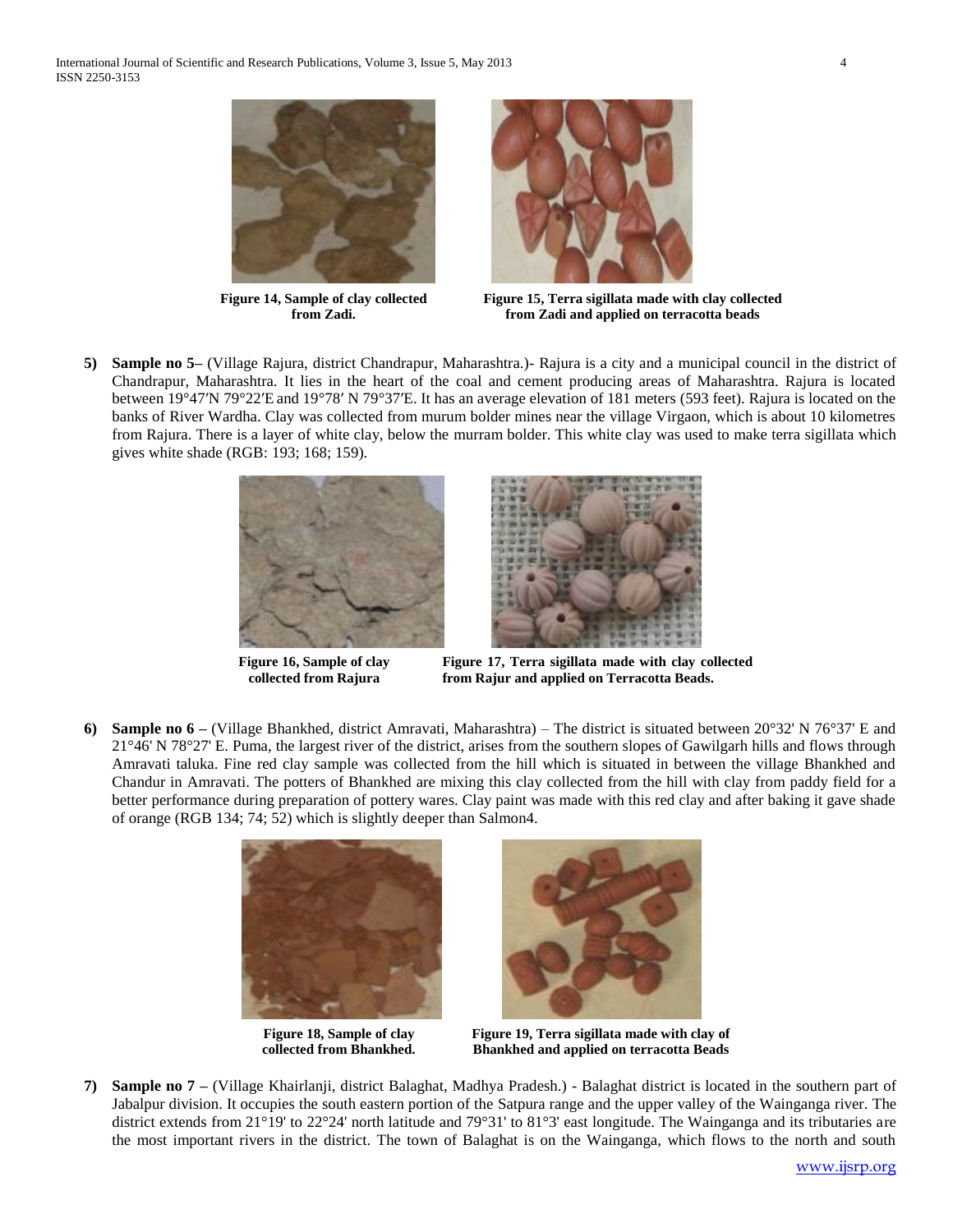International Journal of Scientific and Research Publications, Volume 3, Issue 5, May 2013 5 ISSN 2250-3153

through the district. The village of Khairlanji, is situated in between Nagpur and Balaghat. It is about 139 kilometers from Nagpur and 46 kilometers from Balaghat which is the district headquarter of Madhya Pradesh. The site of this fine clay is about 3 kilometers from Khairlanji and near to Wainganga river. After baking the colour of this clay becomes orange (RGB: 104; 46; 33).



**Figure 20, Site of fine clay, Khairlanji. Figure 21, Sample of clay** 



**collected from Khairlanji.**



**Figure 22, Terra sigillata made with clay of Khairlanji and applied on terracotta beads.**

**8) Sample no 8-** (Village Khamaria, Taluka Katangi, district Balaghat, Madhya Pradesh.)- Katangi is a town and a nagar panchayat in Balaghat district. Katangi is located at 21°47' N 79°47' E and 21°78' N 79°78' E. It has an average elevation of 442 meters (1450 feet). The village of Khamaria is about 60 kilometres from Khairlanji. Fine clay is available here in the fields and this spot is nearly 5 kilometres from village Khamaria. The potters collected the bright black clay from agricultural fields and after baking it turned in shade of deep brown (RGB: 116; 84; 56).



**Figure 23, Site of fine clay, Khamaria.**



**Figure 24, Soil sample collected from Khamaria.**



 **Figure 26, Terra sigillata made with clay of Khamaria and applied on terracotta beads.**

**9) Sample no 9-** (Village Baswa, district Dausa, Rajasthan) – Soil was collected from the potters of village Baswa, which is in mandal Bandikui, district Dausa, Rajasthan. The district of Baswa is about 11 kilometres from its mandal main town Bandikui. Baswa is 38.5 kilometres far from the city of Dausa. The district is situated in between 26°23' to 27°15' North Latitude and 76°07' to 77°02' East Longitude. Also, the mean sea level height of the district is 333 meters. The Sawa and Ban Ganga rivers run through the district. The potters collect the soil from the nearby hills. Generally this type of red coarse soil is found in-between the big rocks. Potters dig the soil during rainy season when the soil is loose and is easy to collect from the rocks. After baking it gives deep orange colour (RGB: 99; 41; 33).



**Figure 26, Soil sample collected from Baswa. Figure 27, Terra sigillat made with soil of Baswa** 



**and applied on terracotta beads**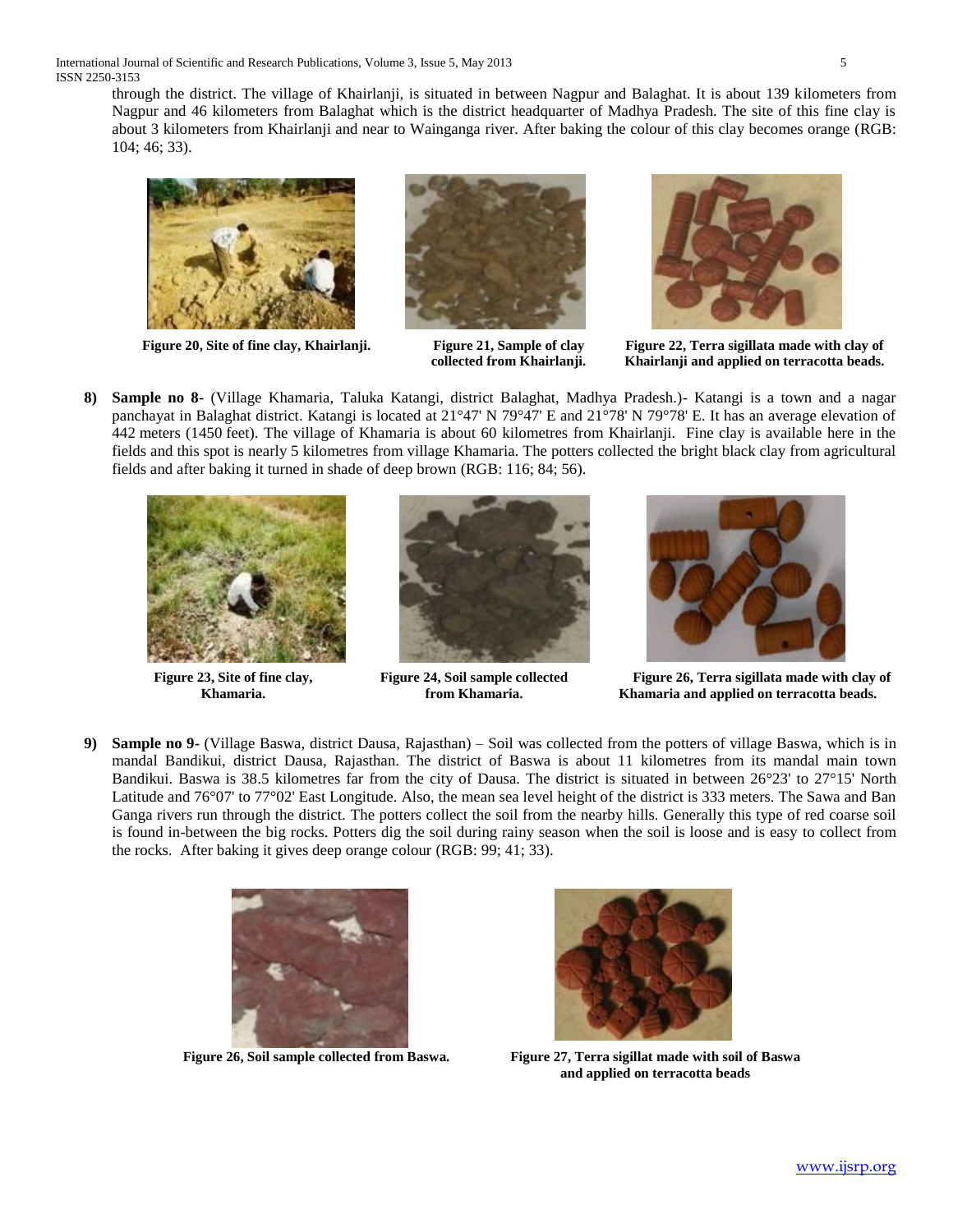## III. STANDARD INDIGENOUS PROCESS TO PREPARE TERRA SIGILLATA

There are many ways to prepare natural colour of clay. Simple local method of the region for the preparation of colour was adopted for experimenting. The process is as follows-

**1.**Fine clay was mixed with rain water in an earthen pot. Clay particles develop a negative charge when mixed with water and become separate from each other. During this process, positively charged particles float down on the surface of the water while the negatively charged clay particles settle at the bottom of the pot. If the settling is too rapid, it does not allow coarse particles to become separated from the finer ones. It is necessary for the antique slip that the particles are fine enough to be suspended in water. Therefore, the water must not contain positively charged alkaline earth oxides (BeO, MgO, SrO, CaO, BaO) so that the clay particles are not surrounded by positively charged particle deposits (Cizer, S 1999).The proportion is usually one part clay to two parts of water and if the plasticity of clay is more, than the proportion will go up to 1:4.

**2.** Clay and water were mixed thoroughly in order to break down all lumps coarse particles settle down at the bottom of pots. These were removed and the clay was mixed with hand thoroughly along with water for about 15 minutes every day.

**3.** After third day the mixture was left undisturbed for about 24 hours. It settled down into two or three clear layers. The top most layer of the solution looks turbid.

**4.** The thin top most solution is carefully siphoned into another pot. After four or five days, maximum amount of water evaporates from the top. Now a paste of a very fine mixture of clay and water remains at the bottom of the pots. Some mixtures were very thin and percentage of water in it was more due to the percentage of clay, the clay sample must be less in quantity or seepage of water from the bottom of pots may be less. The thin mixture was then heated on gas stove in order to become thick. The mixture was heated up for sometime on low heat stirring continuously all the time with the help of a spoon. If the mixture is not stirred then the terra sigillata at the bottom of the pot will become a solid lump.

**5.** This thick mixture contains very fine particles of clay, which is called **Terra Sigillata** and it can be used as paint on un-baked and dry-bone clay wares. Application of two or three layers of terra sigillata gives a perfect shine and glaze.

**6.** This mixture cannot be stored, as it becomes dry quickly. This mixture has to be immersed in water for 24 hours. In this process the particles or terra sigillata gets mixed with water and then it is painted on the surface of beads. (Vince Pitelka, 2007).

**7**. The first phase is to study the basic colour of terra sigillata which is prepared from a type of clay. Then during the second and third round different types of clays were mixed in equal proportion in order to achieve different shades of colour.

**8.** The beads were baked in a small up-draft kiln which is designed specially for terracotta beads, maximum temperature necessary for baking process was 750 degree centigrade.

**9.** For the standardization of terra sigillata combination of different types of clays, colour values of different clay beads and pendants were fixed in accordance with RGB standards with the help of Colours Picker. It is very difficult to maintain the exact shade of colour of beads because colour of beads and pendants is not uniform. Picture of beads and pendants was enlarged and a spot with uniform shade was selected to fix the colour value.

### IV. RESULTS

Broadly speaking different shades of colour like brown, orange, gray and white was obtained with the use of clay mentioned above. The following results were obtained during experiment-

**Shades of Brown Colours -** The different shade of brown colour was achieved with the use of clay from Wardha, Pawni, in Maharashtra and Khamaria in Madhya Pradesh. The colour of clay from Pawni gives smooth silky lustre to a high gloss. The RGB values are in between 93; 64; 42 to 116; 84; 56 (Table-1).

**Shades of Orange Colours -**. Different shades of orange colour were achieved with the use of clay from the village Baswa, district Dausa, Rajasthan; village Khairlanji, District Balaghat, Madhya Pradesh, village Bhankhed, Dist Amravati, village Zadi, District Gadchiroli, Maharashtra; (Table-1). The colour of soil from Dausa (RGB 99; 41; 33) is very deep as compared to the colours of Khairlanji (RGB 109**;** 43; 30), Bhankhed (RGB 134; 74; 52) and Zadi (RGB 148; 77; 57). The colour of clay from Bhankhed is quite similar to Salmon-4 (RGB 139, 76, 57).

**Shade of White Colour – The colour** of terra sigillata achieved from fine clay of Rajur (RGB:193;168;159) is deeper than wheat3 RGB 205;186;150 which is part of white colour shade (Table-1). The terra sigillata of Rajur can be used to prepare tints of different shades.

**Mixing of Different Shades of Clay**- Different shades of brown colour were obtained by mixing different shades of orange with brown. The colour obtained from the mixture of clay form Pawni and Zadi (RBG 82, 38, 27) is close to Black Brown (RGB 83,37, 16) and clay of Pawni & Khairlanji (RGB 94,43,22) is similar to Beiga Brown (RGB 94, 56, 22). The colour obtained by the mixture of clay from Pawni and Khothurna (RGB 111, 67, 38) is similar to semi sweet chocolate (RGB 107, 66, 38). The mixture of clays from Pawni, Rajura and Wardha (RGB 137, 94, 67) is similar to dark wood (RGB 133, 94, 66) and mixture of Pawni and Rajura (RGB 157, 106, 71) is very close to dark tan (RGB 151, 105, 79). Mixing of two or three type of clay gives an extensive range of brown colour shades with RBG values 82, 38, 27 to 157, 106, 71 (Table-2). Clay from Rajura **(**RGB 193, 168, 159) is used in different ratio to prepare tints (Table-3) of Khairlanji (RGB 109, 43, 30) which is near to Beige Brown DK (RGB 109, 66, 39)) (Kevin J. Walsh, 2007).

Usually clay contains calcium carbonate and iron oxide or these can be added. Iron oxide gives the article a fine red colour after baking. Calcium carbonate causes the colour of the article to turn yellow and increases mass expansion so that it adapts along with the thermal expansion of the decoration.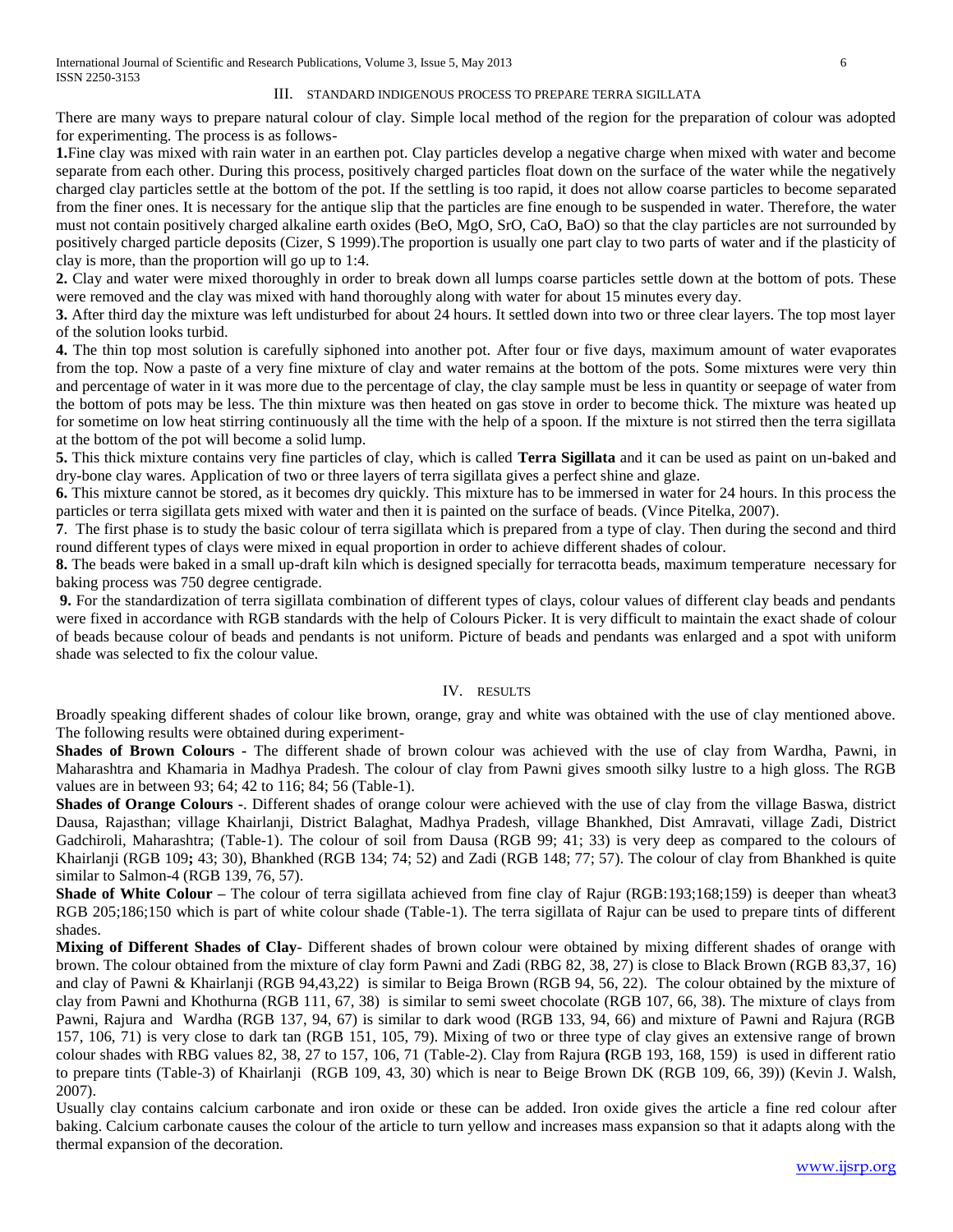**Modification of Process to obtain Black & Grey Colour**- To obtain natural grey colour, different experiments were conducted with the locally available indigenous technical know-how. After applying the terra sigillata on the surface of the green-beads, the horn of goat and saw dust was kept inside the closed pots containing beads of clay. On baking at 750 degree centigrade, the beads in both the pots become grey.

This grey colour obtained from saw dust (RGB 21, 21, 21) is very smooth and glossy and it is above the grey -8 (RGB 20, 20, 20). The grey colour obtained with horn (RGB 11, 11, 11) is above the grey-4 (RGB 10, 10, 10) along with this, deposits were observed on the groves of black beads (Table-1).

**Terracotta jewellery**- Due to non-availability of pottery clay in the region of Wardha it was mutually decided by District Rural Development Agency, Wardha &Mahatma Gandhi Institute for Rural Industrialization (MGIRI), Wardha, to introduce terracotta product which required minimum amount of clay and to get maximum return in terms of profit. The requirement of clay in the production of terracotta jewellery is very less and after proper finishing it will be sold at a good price.

In order to give natural colour to terracotta jewellery, monochromatic colour scheme, analogous colour scheme and complementary colour schemes are found suitable. A monochromatic colour scheme is a scheme which is based on only one colour. This works well specially with a piece of jewellery of light and dark shade with different surface finishing and of different shapes and sizes. Monochromatic colour schemes are derived from a single base colour and further extended by using its shades, tones and tints (that is, a colour modified by the addition of black, grey and white). As a result, the appearance is more subtle and harmonious due to a lack of colour contrast.

The palette has the dark, medium and light values of a single colour. Though it does not have any depth, it provides the contrast of dark, medium and light shade, which is important to achieve a good design.

A range of terracotta with natural coloure was designed with monochromatic colour scheme at MGIRI Wardha. Hence the Self Help Groups are commercially producing naturally coloured terracotta jewellery (Figure -28 & 29).

#### V. CONCLUSION

Composing the terracotta jewellery with shades of brown orange, white and grey gives very conspicuous and natural look. This also increases the commercial value of indigenous technical knowledge of artisans. Mixing of different types of clay gives variation in the shade, which is a positive output for jewellery designing.

#### ACKNOWLEDGEMENT

The authors are elated in expressing their deepest sense of reverence & gratitude to Mr YogeshaPrajapti, Mr SankarKhandare, Mr Ashok Waze and Mr RajkumarPrajapati for collection of clay samples and process from different regions. Without their help this work might not have taken its present shape.



 **Figure 28, Newly designed terracotta jewellery in two colours and six shapes**



**Figure 29, Newly designed terracotta jewellery in three colours and seven shapes**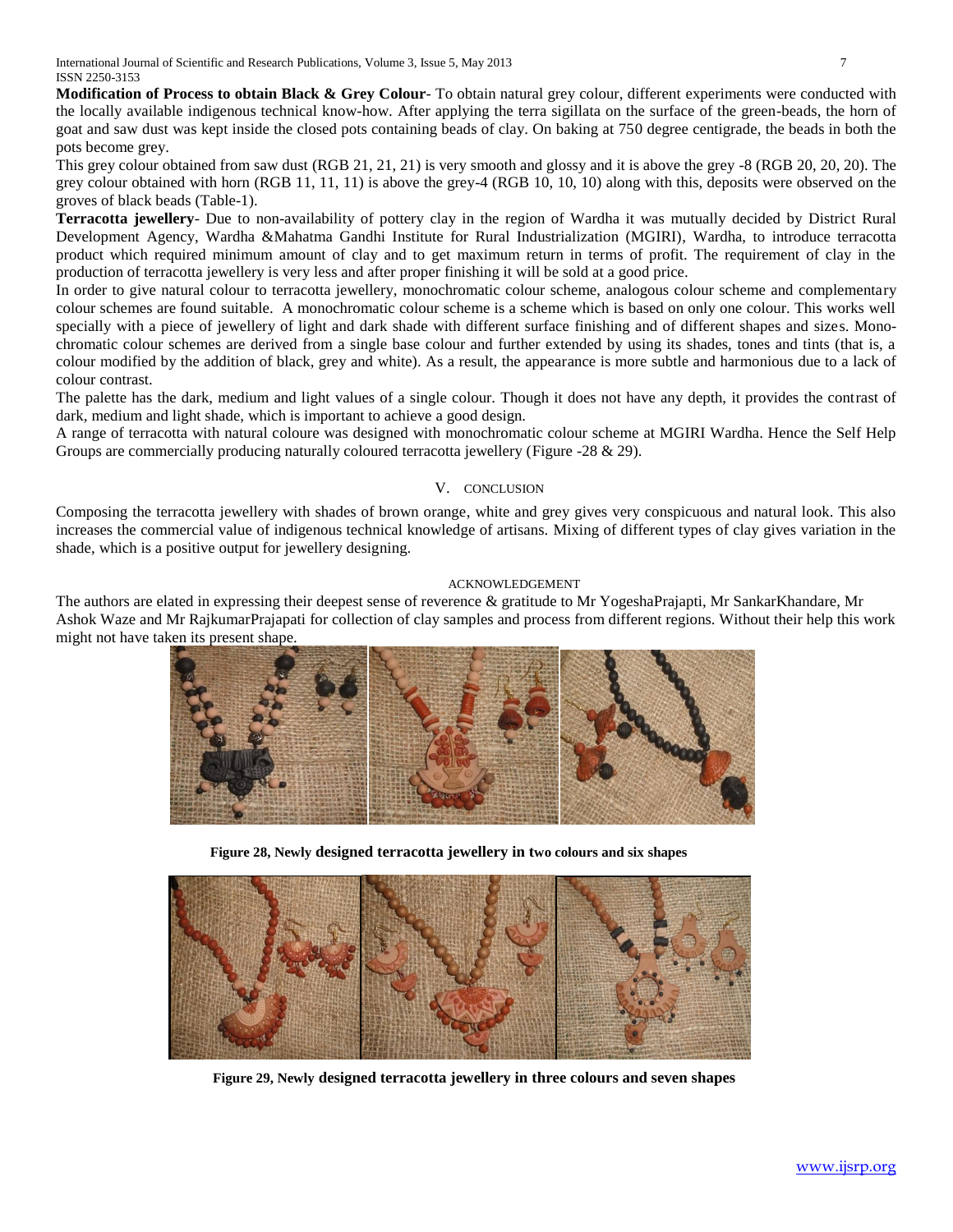| S No                                       | <b>Picture of beads</b> | <b>Location &amp; RBG value</b>             | <b>Remarks</b>       |  |  |  |  |  |
|--------------------------------------------|-------------------------|---------------------------------------------|----------------------|--|--|--|--|--|
| <b>Terracotta Beads in Shades of Brown</b> |                         |                                             |                      |  |  |  |  |  |
| $\mathbf{1}$                               |                         | Fine clay of Pawni                          | Very Dark Brown      |  |  |  |  |  |
|                                            |                         | RGB: 93; 64; 42                             | RGB: 92;64;51        |  |  |  |  |  |
| $\overline{2}$                             |                         | Fine clay of Wardha                         | Semi-Sweet Chocolate |  |  |  |  |  |
|                                            |                         | RGB: 107; 73; 48                            | RGB: 107;66;38       |  |  |  |  |  |
| 3                                          |                         | Fine clay of Khamaria                       |                      |  |  |  |  |  |
|                                            |                         | RGB: 116; 84; 56                            |                      |  |  |  |  |  |
|                                            |                         | <b>Terracotta Beads in Shades of Orange</b> |                      |  |  |  |  |  |
| 5                                          |                         | Red coarse soil from Baswa,                 |                      |  |  |  |  |  |
|                                            |                         | Rajasthan                                   |                      |  |  |  |  |  |
|                                            |                         | RGB: 99; 41; 33                             |                      |  |  |  |  |  |
| 4                                          |                         | Fine Clay from Khairlanji                   |                      |  |  |  |  |  |
|                                            |                         | RGB: 109; 43; 30                            |                      |  |  |  |  |  |
| 6                                          |                         | Fine Clay from Bhankhed                     | Very near to Salmon4 |  |  |  |  |  |
|                                            |                         | RGB: 134; 74; 52                            | RBG:139; 76; 57      |  |  |  |  |  |
| 7                                          |                         | Fine clay from Zadi District                | Lighter than Salmon4 |  |  |  |  |  |
|                                            |                         | GadchiroliRGB:148; 77; 57                   | RGB: 139; 76; 57     |  |  |  |  |  |
|                                            |                         | <b>Terracotta Beads in Shades of Grey</b>   |                      |  |  |  |  |  |
| 8                                          |                         | Obtained from saw dust                      | Above to grey 8      |  |  |  |  |  |
|                                            |                         | RGB: 21; 21; 21                             | RGB: 20; 20; 20      |  |  |  |  |  |
| 9                                          |                         | Obtained from horn                          | Above to grey 4      |  |  |  |  |  |
|                                            |                         | RGB: 11; 11; 11                             | RGB: 10; 10; 10      |  |  |  |  |  |
| <b>Terracotta Beads in Shades of White</b> |                         |                                             |                      |  |  |  |  |  |
| 10                                         |                         | Fine clay from Rajura                       | Lighter than wheat3  |  |  |  |  |  |
|                                            |                         | RGB:193;168;159                             | RGB: 205;186;150     |  |  |  |  |  |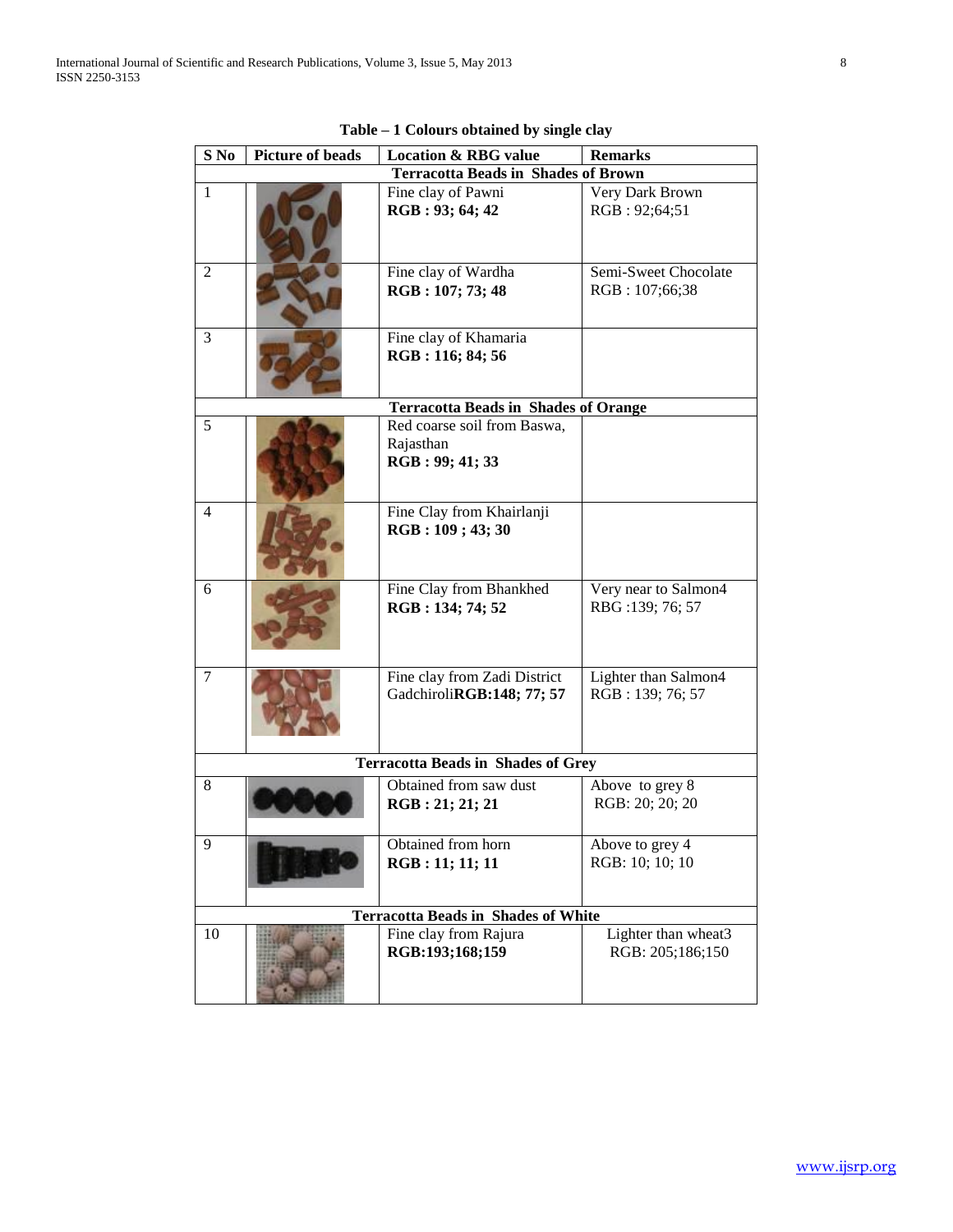| S<br>$\bf No$  | <b>Picture of beads</b> | <b>Location &amp; RBG value</b>                 | <b>Remarks</b>                                           |
|----------------|-------------------------|-------------------------------------------------|----------------------------------------------------------|
| $\overline{1}$ |                         | Pawni + Zadi<br>RGB: 82; 38; 27                 | <b>Close to Black Brown</b><br>RGB: 83; 37; 16           |
| 2              |                         | Pawni + Khairlanji<br>RGB: 94; 43; 22           | Close to Beiga Brown<br>RGB: 94; 56; 22                  |
| $\mathfrak{Z}$ |                         | Pawni + Khothurna<br>RGB: 111; 67; 38           | Very close to semi<br>sweet chocolate<br>RGB 107; 66; 38 |
| $\overline{4}$ |                         | Pawni + Khothurna + Rajura<br>RGB: 123; 68; 36  | Closer to Mocha wood<br>RGB: 113; 71; 42                 |
| 5              |                         | Pawni + Khothurna + Khairlanji<br>RGB:134;85;76 |                                                          |
| 6              |                         | Pawni + Wardha + Rajura<br>RGB: 137; 94; 67     | Very close to Dark Wood<br>RGB:133; 94; 66               |
| 7              |                         | Pawni + Rajasthan<br>RGB:141;91;74              |                                                          |
| 8              |                         | Pawni + Khothurna + Zadi<br>RGB:144;99;84       | Very close to tan4<br>RGB:139; 90; 43                    |
| 9              |                         | Pawni +Rajura<br>RGB 157; 106; 71               | Very close to dark tan<br>RGB: 151; 105; 79              |

# **Table-2 Colours obtained by mixtures of clay**